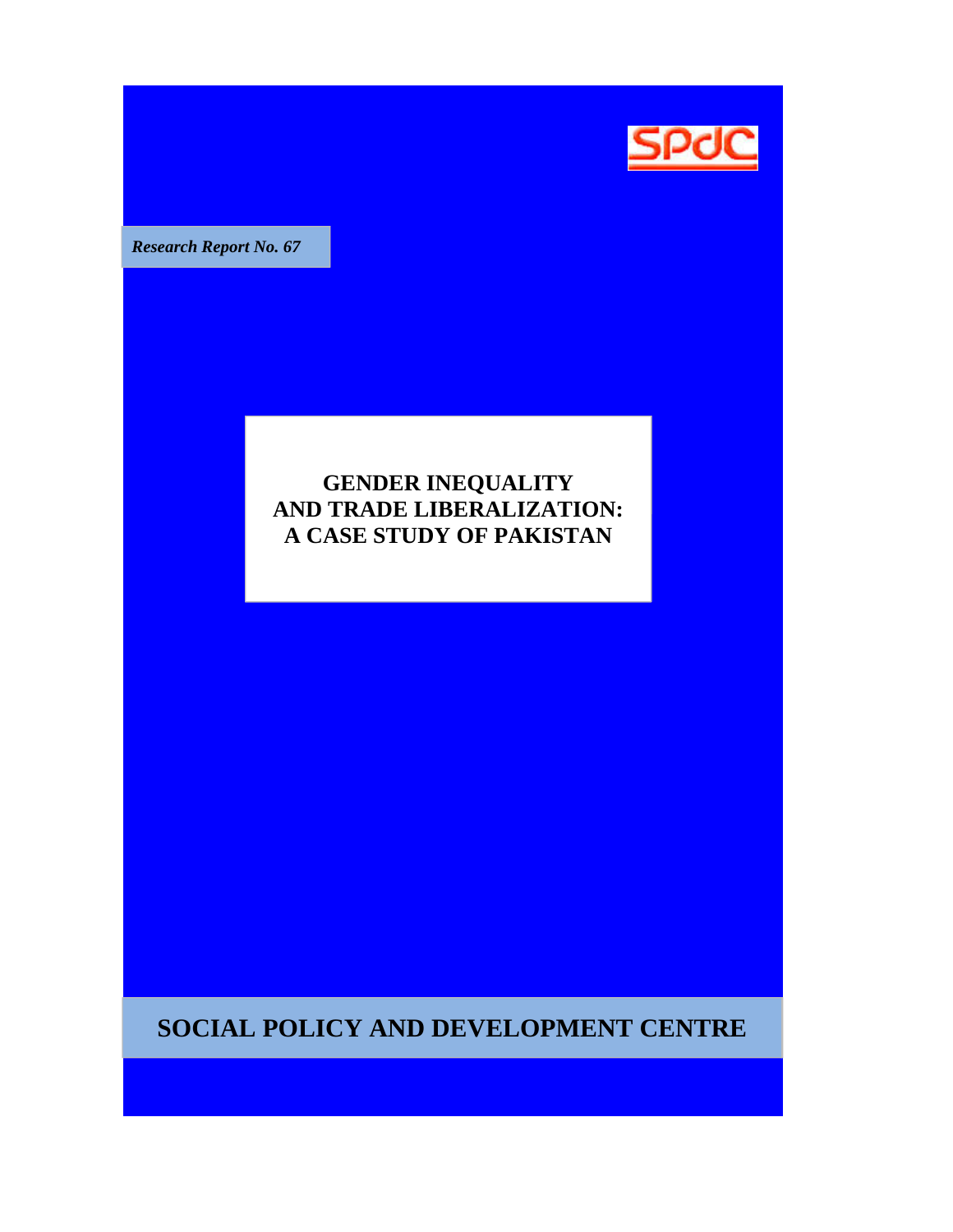*Research Report No. 67* 

# **GENDER INEQUALITY AND TRADE LIBERALIZATION: A CASE STUDY OF PAKISTAN**

 $Bv$ 

Naeem Ahmed Syed Kalim Hyder Bukhari

 **March, 2007** 

## **DISCLAIMER:**

The views expressed in this Research Report are those of the author and do not necessarily represent those of the Social Policy and Development Centre (SPDC). Research Reports describe research in progress by author (s) and are published to elicit comments and to further debate.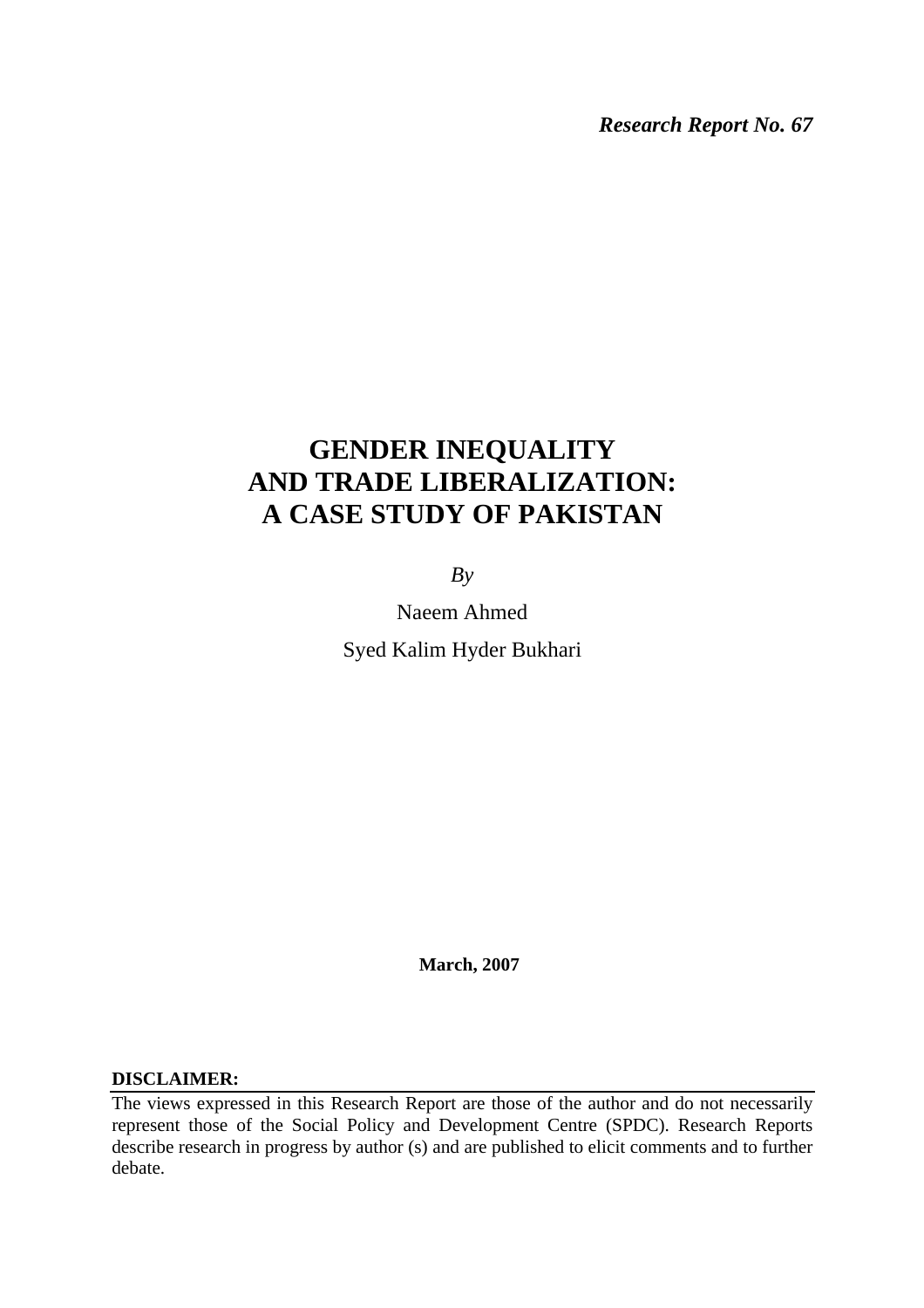# **SUMMARY**

The main focus of this study undertaken by the authorsis to explore the impact of trade liberalization on gender inequalities in Pakistan. The overall gender inequality based on three dimensions, including labour market, education and health facilities, are analyzed in this paper using data from 1973 to 2005. Exports and imports to Gross Domestic Product (GDP) ratio, per capita GDP, and number of girls school to number of boys school ratio are identified as important determinants of overall gender inequality in Pakistan and especially the gender inequality in the labor market of Pakistan. Further, gender inequality in education attainment is explained by per capita GDP, number of girls school to number of boys school ratio and number of female teachers per school.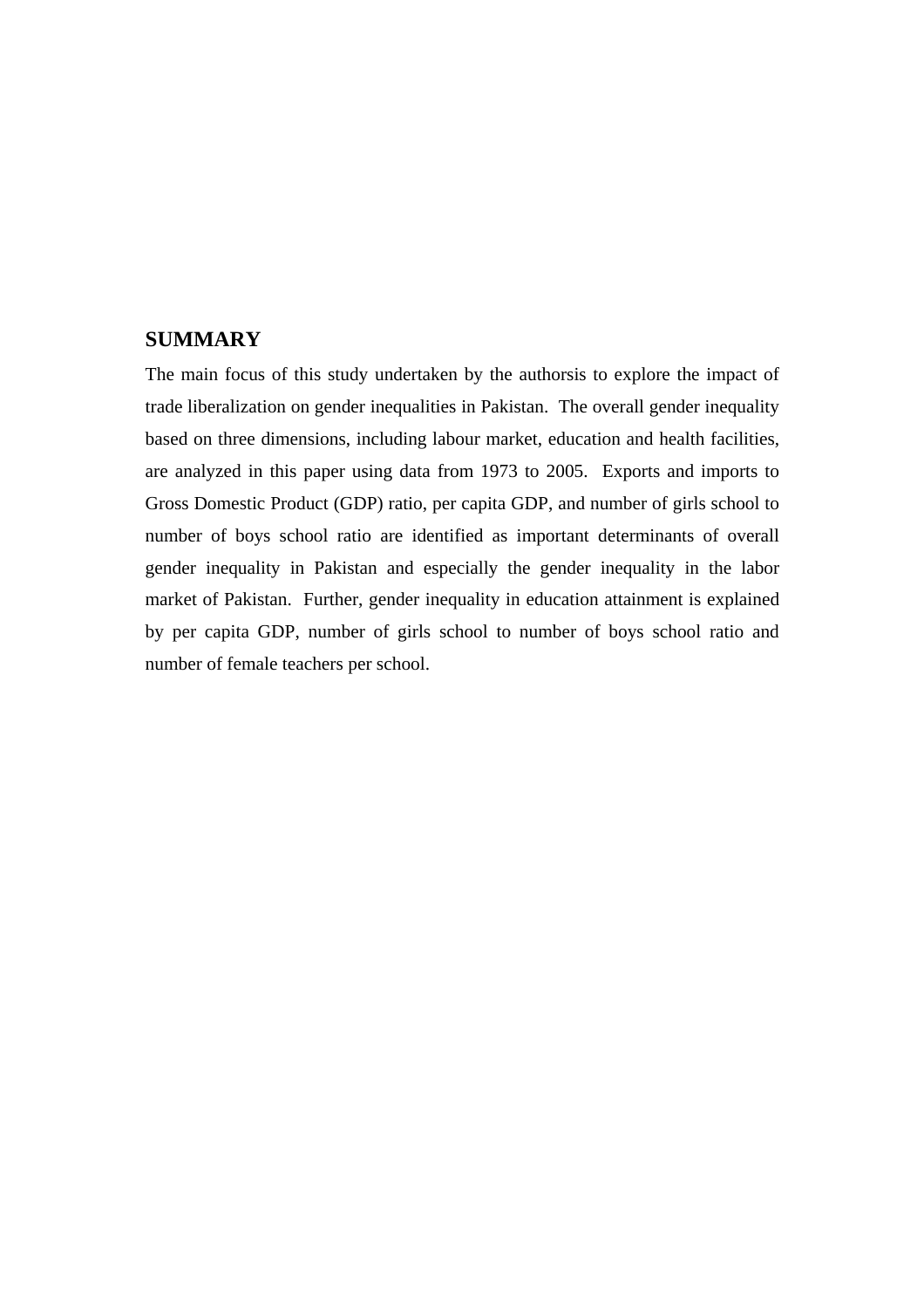#### **I INTRODUCTION**

The issue of gender inequality has received special significance in the past two decades, particularly after the mandate given by the United Nations (UN), including the Beijing Platform for Action, and as part of the Millennium Development Goals (MDGs). Despite greater international awareness about gender issues, it is a sad reality that no country has yet managed to significantly eliminate the gender gap from their respective societies (Saadia and Augusto, 2005). One has to concede, however that achieving gender equality in any society is a slow process, since it challenges deeply entrenched prejudices as well as biases in human attitudes.

Gender inequality in Pakistan can be observed in several sectors, including employment through segregation in labour markets, division of labour between paid and unpaid work, distribution of resources within households, access to public services such as education and health, and also within the power structure of the country (including the representation of women in policy making). According to Nilufer and Korkuk (2004), gender is the basis for the most pervasive and basic division of labour in most societies. This is the division between "productive" and "reproductive" activities. The productive activities refer to income-generating work, which is mainly dominated by men and the reproductive activities are largely unpaid domestic labour work including care and development of family, for which women are generally responsible. Thus, much of the work carried out by women remains invisible, as it is unpaid work. To some extent, in every society, and especially in developing countries, women are the deprived portion of the population. They are more likely to be more malnourished, less educated and comparatively underpaid, relative to their men folk.

The main focus of this study is the impact of trade liberalization on gender inequalities. Trade liberalization policies, like any other economic policy, are likely to have gender differentiated effects because of their different roles in both the market economy and in the household. Trade liberalization can change relative prices of goods, tariff revenues for the government as well as real incomes of different groups, depending on their consumption patterns. Changes in relative prices of goods can cause reallocation of factors of production among sectors, through modifying the incentives. Reduction in tariff revenues can change composition of government expenditures, especially the expenditures on the social sector, which has group-specific effects. Women are more vulnerable to reduction in social sector expenditures because of the biased intra-household allocation of resources. Creation of more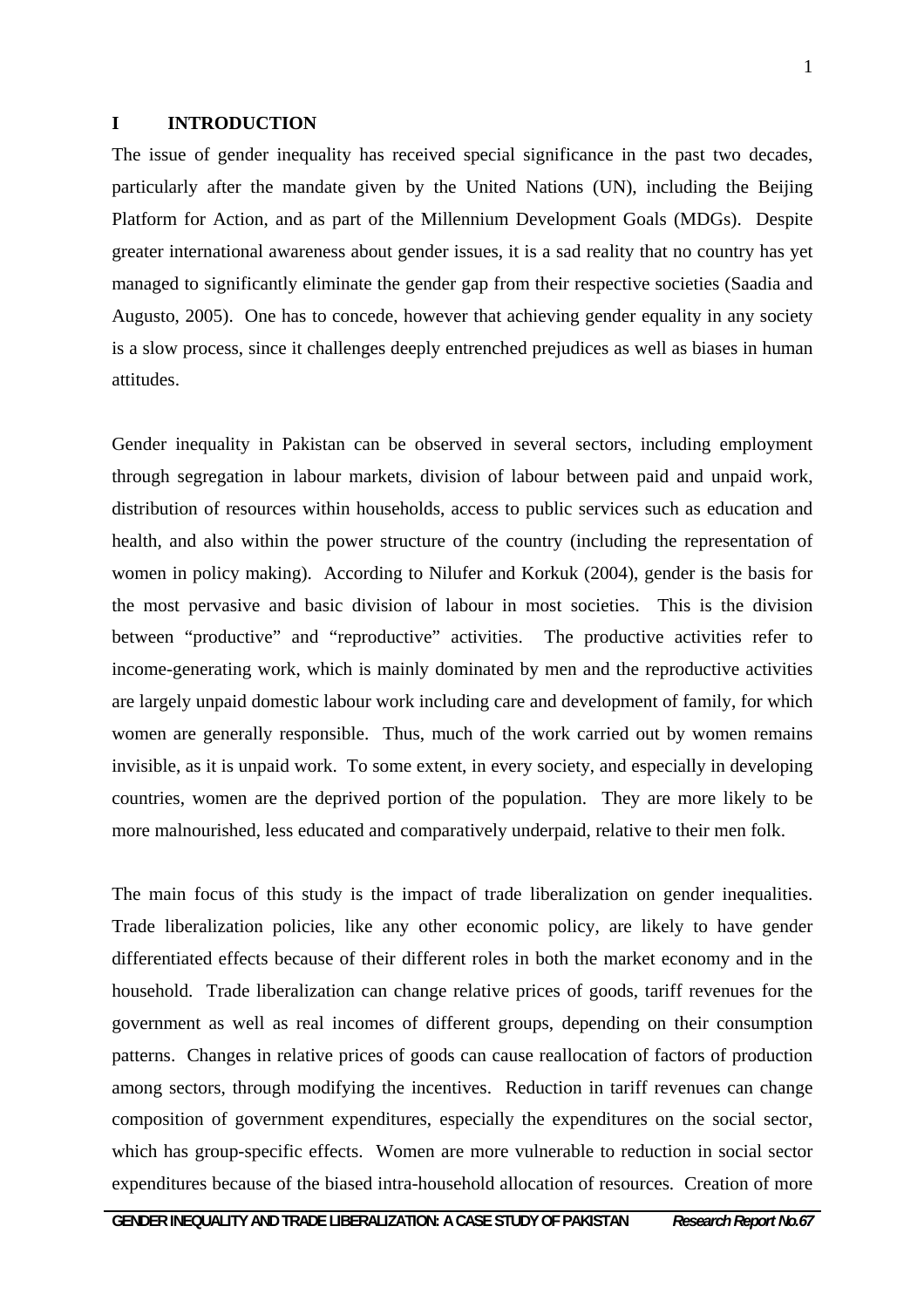earning opportunities and changing prices of different goods affects the purchasing power of households. This in turn can alter the allocation of resources within the household.

This report is divided into seven sections. After the brief Introduction in section I, it presents a theoretical underpinning and review of literature in section II. Section III discusses the theoretical framework. This is followed by section IV and V, explaining the measurement of gender inequality and trends in gender inequality in Pakistan, respectively. The empirical results are presented in section VI. Finally, section VII offers the conclusions.

#### **II THEORETICAL UNDERPINNING AND REVIEW OF LITERATURE**

Theoretical underpinning of the impact of trade liberalization on gender inequality, specifically the gender wage gap, is based on two mainstream theories. The first is the distributive theorems of Heckscher-Ohlin-Samuelson, which are a part of international trade theory and the other is Gray Becker's theory of discrimination (Becker, 1971).

When a country moves from a state of autarky to a free trade economy, the transformation increases the mobility of factors of production such as capital and labour. The Hackscher-Ohlin-Samuelson theorems explain the distributive impact of the movement of labour across countries. Developing countries usually have a comparative advantage in the production of goods that need intensive use of unskilled labour. The restricted environment obstructs the movement of unskilled labour to more lucrative countries. Trade liberalization increases the competition of unskilled workers among developing and developed countries, which leads to improved wages for unskilled workers in developing countries and consequently reduces the wage gap. It may be noted that women workers generally comprise a disproportionately larger segment of the unskilled labour force in developing countries. Thus the fall in the wage gap between skilled and unskilled workers leads to a closing of the gender wage gap as well. In this sense, trade liberalization impacts positively of developing countries and negatively in developed countries with respect to gender wage differences.

Second, Gray Becker's theory of discrimination provides some basis for the relationship between trade liberalization and the gender wage gap. According to Becker's theory, employers have a "taste of discrimination" and in a less competitive environment, it is easier for employers to sustain the costly discriminatory behavior. Trade liberalization increases competition, and thereby erodes the ability of firms to be able to maintain the costly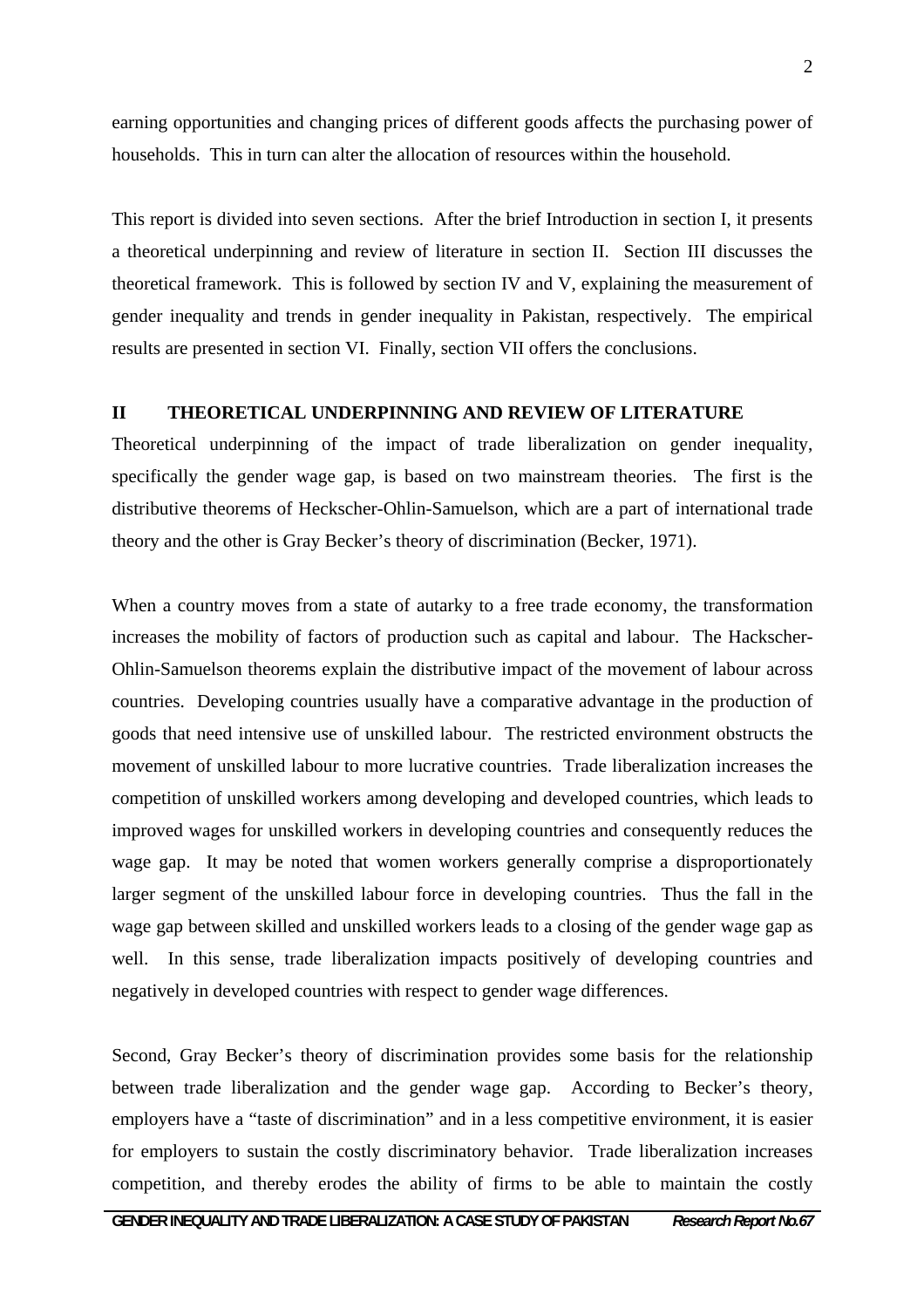discrimination, which leads to a reduction in gender wage gap. In other words, trade liberalization makes the "discrimination" activity much more expensive in effect.

A number of studies have attempted to test these theories empirically. Although it is very difficult to see a clear-cut answer in the existing literature, it does provide several important insights to the issue.

The implications of trade on gender differences discussed in the literature primarily focuses of the effects on employment opportunities for women workers and the wage difference between employed men and women workers. Whether change in output structure translates into changes in employment or in wages, or a mixture of both, will depend on the characteristics of the labour market. The extent to which women will be able to relocate from contracting sectors to expanding sectors will depend on the level of gender segmentation between sectors and occupations and the availability of training opportunities. Fontana (2003), in his review of literature pointed out that trade liberalization has led to the "feminization" of the manufacturing labour force in developing countries. Fontana concluded that the employment effects of trade liberalization are most favorable for women workers, especially in developing countries, which specializes in the production of labourintensive manufacturing. Empirically, a cross-country analysis of formal sector employment in manufacturing in developed and developing countries during 1960-1985 (Wood 1991), and until the mid 1990s (Sanding 1999), shows a strong relation between increased exports and increased female employment in manufacturing sector in developing countries. However, Matthias-Christian (2005) in a cross country analysis found that countries with higher gender wage inequality have higher exports of labour-intensive goods, which have comparative advantage.

The wage effects are the most studied aspect of the impact of trade liberalization. The literature mainly focuses on two different schools of thought. One is based on Becker's theory of discrimination that competitive pressure will reduce the scope for employers to discriminate against women. The other is that the competition might reduce the bargaining power of female wage workers. Matthias-Christian (2005), found empirical evidence in the case of developing countries.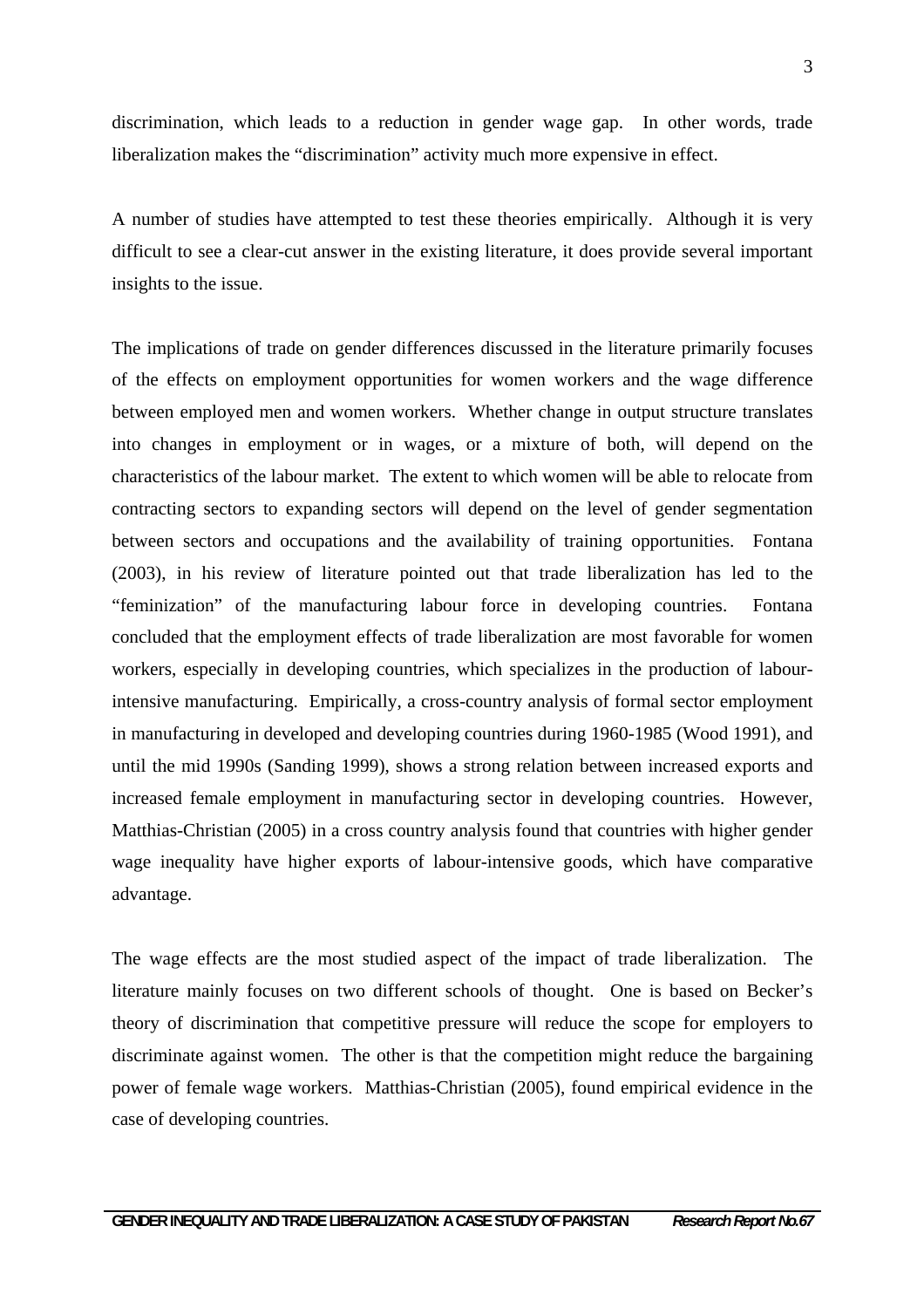Black-Brainerd (2002), tested Becker's theory of discrimination and found that increased competition through trade liberalization did contribute to relative improvement in female wages. This was found more in concentrated rather than competitive industries, suggesting that, at least in this sense, trade may benefit women by reducing the ability of firms to discriminate. Other studies, Tzannatos (1999), Oostendrop (2002) and Artecona-Cunningham (2002), found a similar relationship of a negative association between openness and the size of the gender wage-gap in different occupational categories.

#### **III THEORETICAL FRAMEWORK**

A number of factors which have been identified from the literature were used to determine the changes in gender inequality. Overall gender inequality along with its components such as gender inequality in labour markets and education will be explained by its determinants such as income, imports, exports and educational facilities. This section reviews the theory of the direction such effects are likely to go in.

A rise in per capita income can be a major factor in reducing the extent of gender inequality for a variety of reasons. Internationally, there is a strong correlation between the level of per capita income and the equalization of economic opportunity between men and women. Highincome industrialized countries have less gender disparities.

Pasha (1999), argued that growth in per capita income enables households among other things to invest in devices which imply time and labour saving for women in the performance of domestic functions. In the specific context of Pakistan, where 70 percent of the population is living in rural areas, an income rise enables more households to improve their water supplies, methods of sanitation and technology used for cooking. The rapid installation of hand pumps in Punjab during the 1970s and the 1980s has probably implied significant time savings for women who used to walk hours to fetch potable water from far off areas.

According to Pasha (1994), female enrollment ratio in Pakistan responds strongly to growth in per capita income both for affordability reasons and because of underlying changes in household preferences. The economic position of women is likely to improve rapidly in fast growing economies. The implied growth in labour demand can contribute to breaking the shackles of gender discrimination in the labour market and lead to larger participation rates and higher wage rates for females.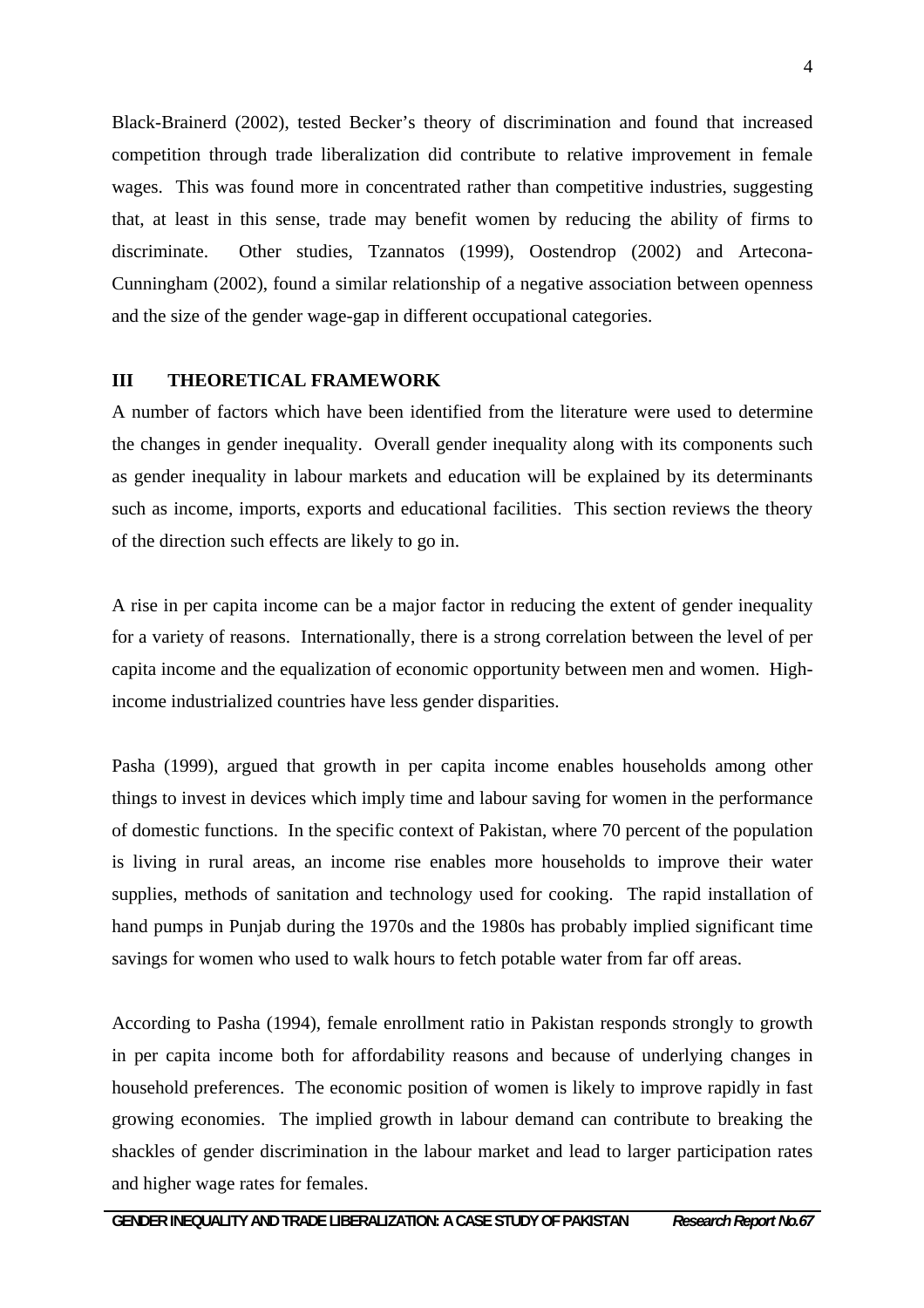There is considerable evidence that females dominate certain export industries that are relatively labour intensive, such as textiles and clothing. Usually, these are sectors that employ a larger number of workers and provide relatively low wages (Seguino, 2000). Yet it is unclear whether females in developing economies are working in these sectors due to a lack of other job opportunities or by choice. Nevertheless, the employment patterns do indicate considerable job segregation in most economies (Busse, Spielmann, 2005).

Availability of educational facilities such as female teachers and schools are important determinants that helped in reducing educational gender inequality.

#### **IV MEASUREMENT OF GENDER INEQUALITY**

United Nations Development Program (UNDP, 1995) introduced a Gender Development Index (GDI) which was constructed to evaluate cross-country differences in gender inequality. This gender sensitive index uses the same three sectors as those used in the Human Development Index (HDI), i.e., income, education and health. For gender sensitive adjustment in HDI, they use a weighting formula that expresses a moderate aversion to inequality, setting the weighting parameter of aversion equal to 2, which is essentially a harmonic mean of the male and female values. In this paper, we will be using similar methodology to form a time variant GDI. The main objective of this study is to evaluate the effects of trade liberalization on gender inequality thus measured. Thus, we have used other labour market indicators to construct a gender inequality index rather than directly using gender wage differences, which was not possible due to the limitations of data availability in Pakistan.

The following eight indicators were used to construct the composite index of gender inequality, which include both demand and supply side indicators. Such as: primary enrolment, secondary enrollment, adult literacy rate, number of employed teachers, crude death rate, life expectancy, mortality rate in 1–4 years old and labour force participation rate. For a particular indicator i, the index is constructed as follows:

$$
I_i = \left[\frac{S_W}{100} + \frac{S_M}{R_i}\right]^{-1} \tag{1}
$$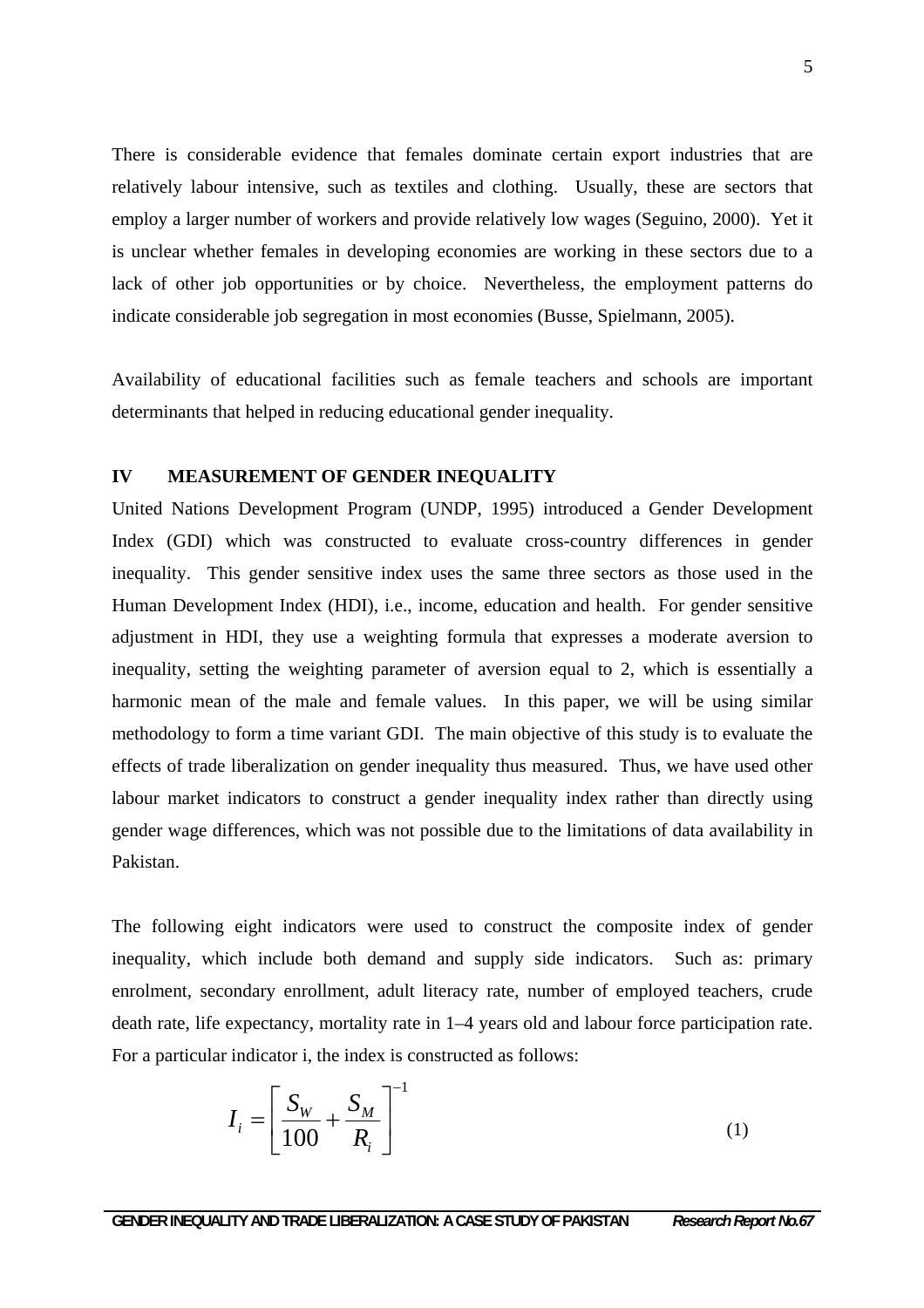where  $S_W =$  share in the relevant population of women and  $S_M =$  share in the relevant *population of men (S<sub>W</sub> + S<sub>M</sub> = 1), R<sub>i</sub> is the ratio of magnitude of the indicator for men to the magnitude for women. The ratio is expressed as a percentage. In the case of perfect equality*   $I_i = 100$ . If  $R_i > 100$  percent then  $I_i > 100$ . Alternatively, if  $R_i < 100$  percent then  $I_i < 100$ . The *higher the magnitude of Ii, the greater the gender inequality. However, the index is relatively insensitive to large values of Ri and, therefore, reflects moderate aversion to inequality.* 

Using these individual indices, we have constructed three sectoral indices. These are the Educational Attainment Index, Survival Index and Labour Participation Index. Then using the equal weighting scheme, a Composite Inequality Index has been formed. Because of the different number of indicators within each sub-category, the overall weights in the composite index are as follows: primary enrollment 1/12, secondary enrollment 1/12, adult literacy 1/12, employed teachers 1/12, crude death rate 1/9, life expectancy 1/9, mortality rate in 1-4 years old 1/9, and labour force participation 1/3.

All three dimensions of gender inequality used in the composite index are important in determining the gender differences in the country. Access to better education is no doubt the most fundamental prerequisite to achieving equality between men and women in all spheres of society. Introduction to current knowledge and techniques as well as professional and managerial education will allow women to get into the competition with men for well-paid and skilled jobs in the formal sector. Without comparable quality education and training, it would be impossible for women to understand and fight for their rights or participate in the political process and be a part of the power structure of the country which in turn would make them part of the policy making process. In the present study, gender disparities in educational attainment are captured using data on literacy rates, enrolment rates for primary and secondary education and number of employed teachers. In this way, we are able to illustrate not only the current levels of women empowerment through education, but also the potential for future generations of women in the country. Employed female teachers play an important role in increasing female enrollment in conservative South Asian societies where social and cultural norms make it difficult to have equal opportunities for both males and females. The number of employed females versus male teachers matter in Pakistan because in large sections of the country, especially in backward rural areas, only female teachers are allowed to be employed in girl schools.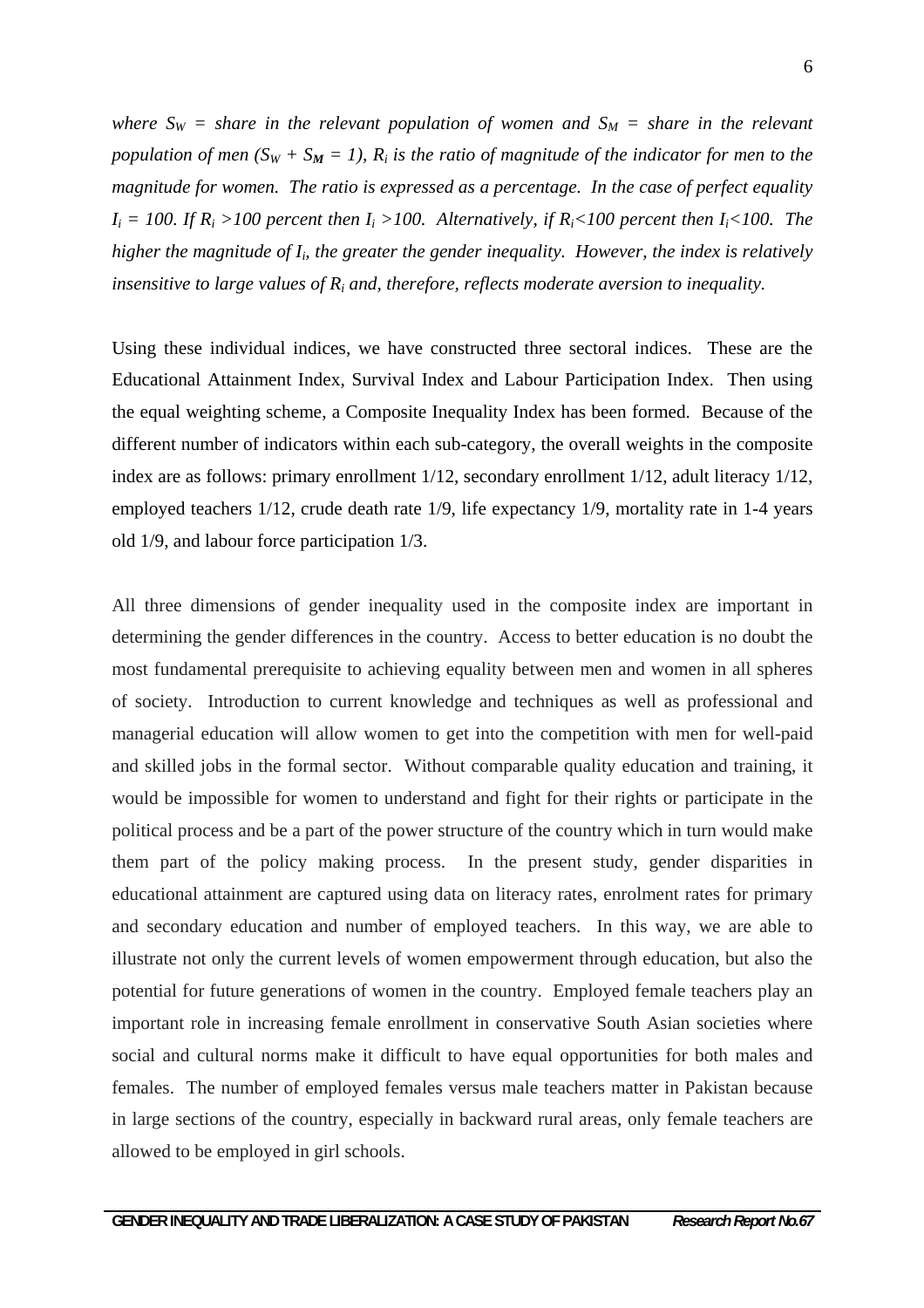Another fundamental issue is the access to better health facilities. Women are more vulnerable to health-related issues, specially, those related to childbirth. According to the World Health Organization (WHO), 585,000 women die every year, (over 1,600 every day), from causes related to pregnancy and childbirth. It is difficult to assess the differences in the availability of the health facilities for men and women. Therefore, the literature mostly relies on outcome indicators like life expectancy and age-specific survival rates to evaluate performance and differences for men and women with regards to health facilities in a country. The report incorporates three health indicators – life expectancy, crude death rate and child mortality rate in 1–4 years old to indicate gender differences. It is a known fact that women live longer, because they are less exposed to life-threatening activities. Therefore, a higher life expectancy alone would be a crude way to measure rate of access to better health facilities. But the potential impact of trade liberalization or other changes to be studied on the *change* in the relative life expectancy of women to men would be useful to study.

The presence of women in the workforce in quantitative terms is important for improving their economic position and lowering the disproportionate levels of poverty among women. Amartya Sen (1995), makes a compelling case that societies need to see women less as passive recipients of help and more as dynamic promoters of social transformation. Evidence suggests that education, employment and ownership rights to women have a powerful influence on their ability to control their environment and contribute to economic development. We have used the differences between men and women in labour participation to proxy for the unequal economic participation of women in economic development.

# **V TRENDS OF GENDER INEQUALITY IN PAKISTAN**

The magnitude of the inequality indexes as computed by the authors are given in Table 1. The results given in Table 1, demonstrate a decline in overall gender inequality in Pakistan. Looking at components, gender inequality is most pronounced in labour force participation rates. While the female labour force participation rate has more than doubled during the past 31 years, from 7¼ percent during 1972-73 to nearly 16 percent during 2004-05, it is still very low compared to male participation, which was at almost 69 percent in 2005. Education attainment index has also improved from 148.8 to 112.3 over the sample period from 1973- 2005. Currently, the literacy rate is about 45 percent for females and about 68 percent for males. The rates of enrolment in schools for females are about 76 percent for primary and about 27 percent for secondary education, which were 26 percent and 8 percent in 1972-73,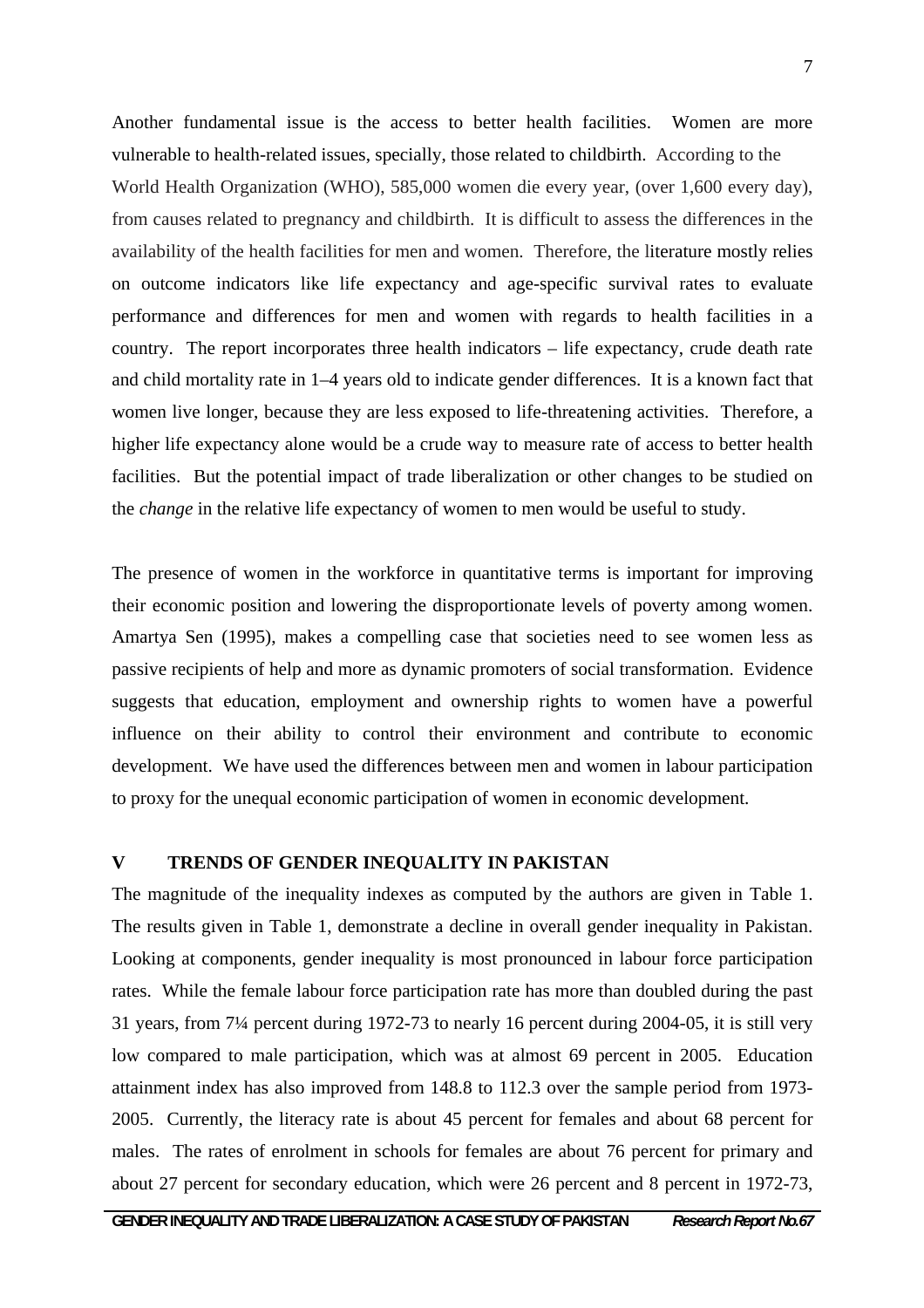respectively. The male-tofemale teacher ratio<sup>1</sup> has improved from 2.4 during 1972-73 to 1.03 during 2003- 04, which shows that there are almost equal number of male and female teachers in primary, secondary and vocational schools. However, the low level of female enrollment relative to male enrollment impedes the entry of women in the economic labour force and leads to a concentration of females in the unskilled labour force. The survival index doesn't show any significant inequality between men and women, or much movement in the relative positions of men and women over time

Gender inequality appears to be declining sharply during

| <b>TABLE 1</b>                              |                                       |                                 |                               |                         |  |  |
|---------------------------------------------|---------------------------------------|---------------------------------|-------------------------------|-------------------------|--|--|
| <b>MAGNITUDE OF GENDER INEQUALITY INDEX</b> |                                       |                                 |                               |                         |  |  |
| <b>FOR PAKISTAN</b>                         |                                       |                                 |                               |                         |  |  |
| Year                                        | <b>Education</b><br><b>Attainment</b> | <b>Survival</b><br><b>Index</b> | Participation<br><b>Index</b> | Composite<br>Gender     |  |  |
|                                             | <b>Index</b>                          |                                 |                               | <b>Inequality Index</b> |  |  |
| 1973                                        | 148.82                                | 100.30                          | 196.67                        | 148.60                  |  |  |
| 1974                                        | 149.06                                | 100.20                          | 198.13                        | 149.13                  |  |  |
| 1975                                        | 146.35                                | 100.10                          | 197.88                        | 148.11                  |  |  |
| 1976                                        | 146.05                                | 100.00                          | 194.03                        | 146.69                  |  |  |
| 1977                                        | 145.95                                | 99.92                           | 189.87                        | 145.25                  |  |  |
| 1978                                        | 144.24                                | 99.95                           | 186.14                        | 143.44                  |  |  |
| 1979                                        | 145.16                                | 99.98                           | 182.63                        | 142.59                  |  |  |
| 1980                                        | 143.26                                | 99.92                           | 181.94                        | 141.70                  |  |  |
| 1981                                        | 141.04                                | 99.86                           | 181.29                        | 140.73                  |  |  |
| 1982                                        | 138.52                                | 99.80                           | 182.25                        | 140.19                  |  |  |
| 1983                                        | 141.52                                | 99.75                           | 183.87                        | 141.71                  |  |  |
| 1984                                        | 140.88                                | 99.69                           | 185.58                        | 142.05                  |  |  |
| 1985                                        | 140.33                                | 99.76                           | 187.31                        | 142.47                  |  |  |
| 1986                                        | 139.12                                | 99.76                           | 185.14                        | 141.34                  |  |  |
| 1987                                        | 138.30                                | 99.74                           | 177.84                        | 138.63                  |  |  |
| 1988                                        | 136.87                                | 99.72                           | 181.67                        | 139.42                  |  |  |
| 1989                                        | 136.81                                | 99.67                           | 179.63                        | 138.70                  |  |  |
| 1990                                        | 137.59                                | 99.68                           | 177.45                        | 138.24                  |  |  |
| 1991                                        | 137.86                                | 99.59                           | 173.63                        | 137.03                  |  |  |
| 1992                                        | 138.42                                | 99.68                           | 170.29                        | 136.13                  |  |  |
| 1993                                        | 136.22                                | 99.65                           | 172.11                        | 135.99                  |  |  |
| 1994                                        | 131.02                                | 99.62                           | 171.51                        | 134.05                  |  |  |
| 1995                                        | 129.65                                | 100.08                          | 176.20                        | 135.31                  |  |  |
| 1996                                        | 129.50                                | 100.23                          | 176.02                        | 135.25                  |  |  |
| 1997                                        | 127.10                                | 99.50                           | 171.20                        | 132.60                  |  |  |
| 1998                                        | 125.06                                | 99.50                           | 171.12                        | 131.89                  |  |  |
| 1999                                        | 126.86                                | 99.47                           | 171.04                        | 132.46                  |  |  |
| 2000                                        | 125.64                                | 99.50                           | 170.98                        | 132.04                  |  |  |
| 2001                                        | 114.44                                | 99.46                           | 168.94                        | 127.61                  |  |  |
| 2002                                        | 113.70                                | 99.46                           | 169.60                        | 127.59                  |  |  |
| 2003                                        | 113.58                                | 99.44                           | 169.41                        | 127.48                  |  |  |
| 2004                                        | 113.22                                | 99.44                           | 166.03                        | 126.23                  |  |  |
| 2005                                        | 112.30                                | 99.44                           | 165.92                        | 125.89                  |  |  |

the 1970s, with an improvement in female enrollment rates and a drop in participation rate in male labour force. The first half of the 1980s, shows an increase in gender inequality that is mainly attributed to a decline in the labour force participation rate for both males and females, in an era of high unemployment in the country. Augusto and Zahidi (2005), have argued that women are more concentrated in the unskilled labour force, so they are more affected by the high unemployment rate in the country. Later, during the 1990s, the high enrollment rates helped resume the decline in gender inequality index. The data shows a drop

 $\overline{a}$ 

<sup>&</sup>lt;sup>1</sup> Details regarding data is given in the Appendix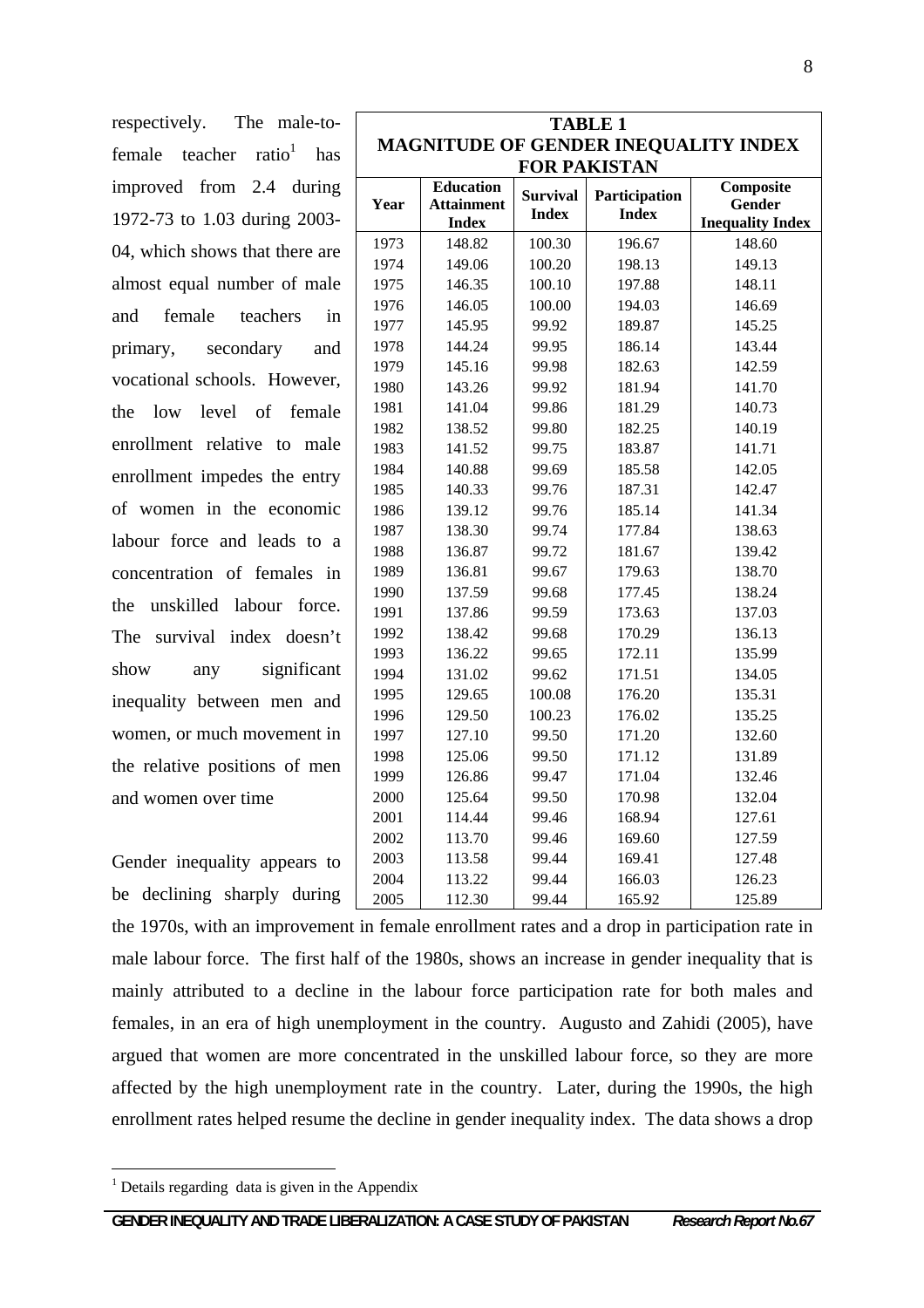in male to female teacher ratio from 1.8 to 1.1 and simultaneously an increase of primary female enrollment rates from 68 percent to 77 percent in 2001. Thus, the accompanying sharp decline of about 4.5 percentage points in the composite gender inequality index in 2001, helps to illustrate the fact that female teachers are essential to any initiative to increase female enrollment in Pakistan.

## **VI EMPIRICAL RESULTS**

The overall gender inequality based on three dimensions, including labour market, education and health facilities are analyzed in this paper using Pakistan's data from the 1973 to 2005 period. In line with the literature, exports and imports to GDP ratio have been used to capture trade



liberalization and the degree of openness of the economy.

#### *Overall Gender Inequality*

 $\overline{a}$ 

The estimated equation of the determinants of overall gender inequality is reported below (Eq-2).

$$
Log(GDI) = 6.296 - 0.123Log(PCY)^* - 0.08\left(\frac{M}{Y}\right)^* - 1.518\left(\frac{X}{Y}\right)^* - 0.125\left(\frac{SF_{-1}}{SM_{-1}}\right)^* \tag{2}
$$

*where GDI is Gender Inequality Index, PCY is Per Capita Income, M is imports, X is Exports, Y is Gross Domestic Product (GDP), SF is primary and secondary girl schools and SM is primary and secondary boy schools<sup>2</sup>.* 

 $2^2$ , \*\*, \*\*\* Indicates significance at 1 percent, 5 percent, and 10 percent levels, respectively.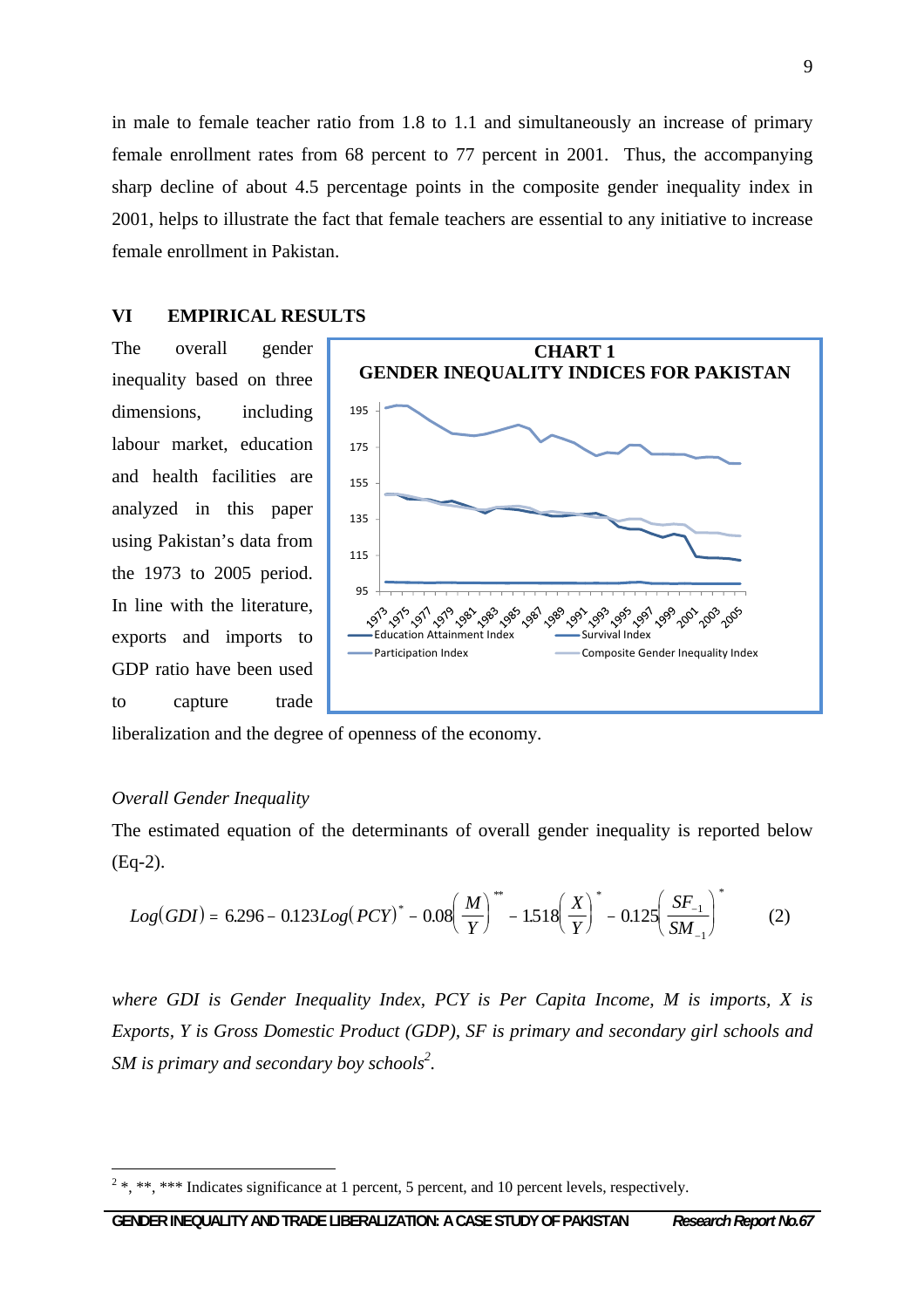It is evident from the equation that trade liberalization has had a significant impact in reducing gender inequality. Further, gender inequality is more sensitive to exports rather than imports. This is quite intuitive as export-oriented industries (especially the textile industry) absorb a higher proportion of female workers. Export expansion in a country like Pakistan will increase the earning opportunities in the textile sector and thus lead to higher employment opportunities for women. This induces higher household income and consequently empowers women within the household. Working women usually have more contribution in decision making. Therefore, expansion in the earning opportunities for females should help in reducing gender inequalities. Also, with increased openness, exportoriented industries have to compete more in the international market. Hence, in a competitive environment it is difficult for an employer to sustain costly discrimination against women in which employers have a preference for male workers even at higher salary. Therefore, discrimination is reduced with the expansion and improvement in competitiveness of these industries. In a similar manner, increase in imports enhances competitiveness in the domestic economy, which should help in reducing gender imbalances. Also, cultural diffusion and technological spillovers of international trade could also be a force in reducing gender inequality.

Per capita income helps to reduce the intra-household gender inequality. Often, females are the first to be affected by any reduction in household income and as a consequence, households spend less on their development. Investment in human capital of females is not a priority in households in developing countries such as Pakistan. Therefore, with the increase in real income, resource allocation towards females increases, which in turn reduces gender inequality. Public policy also plays an important role in determining gender inequality. If the policy makers prioritize female education and supply educational facilities for their development, this will to a large extent help in reducing gender inequality. Therefore, establishing more schools for girls in relation to boys will help in reducing gender inequality.

Indicators utilized to capture the impact of trade liberalization on gender inequality are export and import to GDP ratio. Whereas real per capita income takes into account the income effect. The ratio of number of girl schools to the number of boy schools is used here to cover the aspect of inequality in the provision of educational facilities.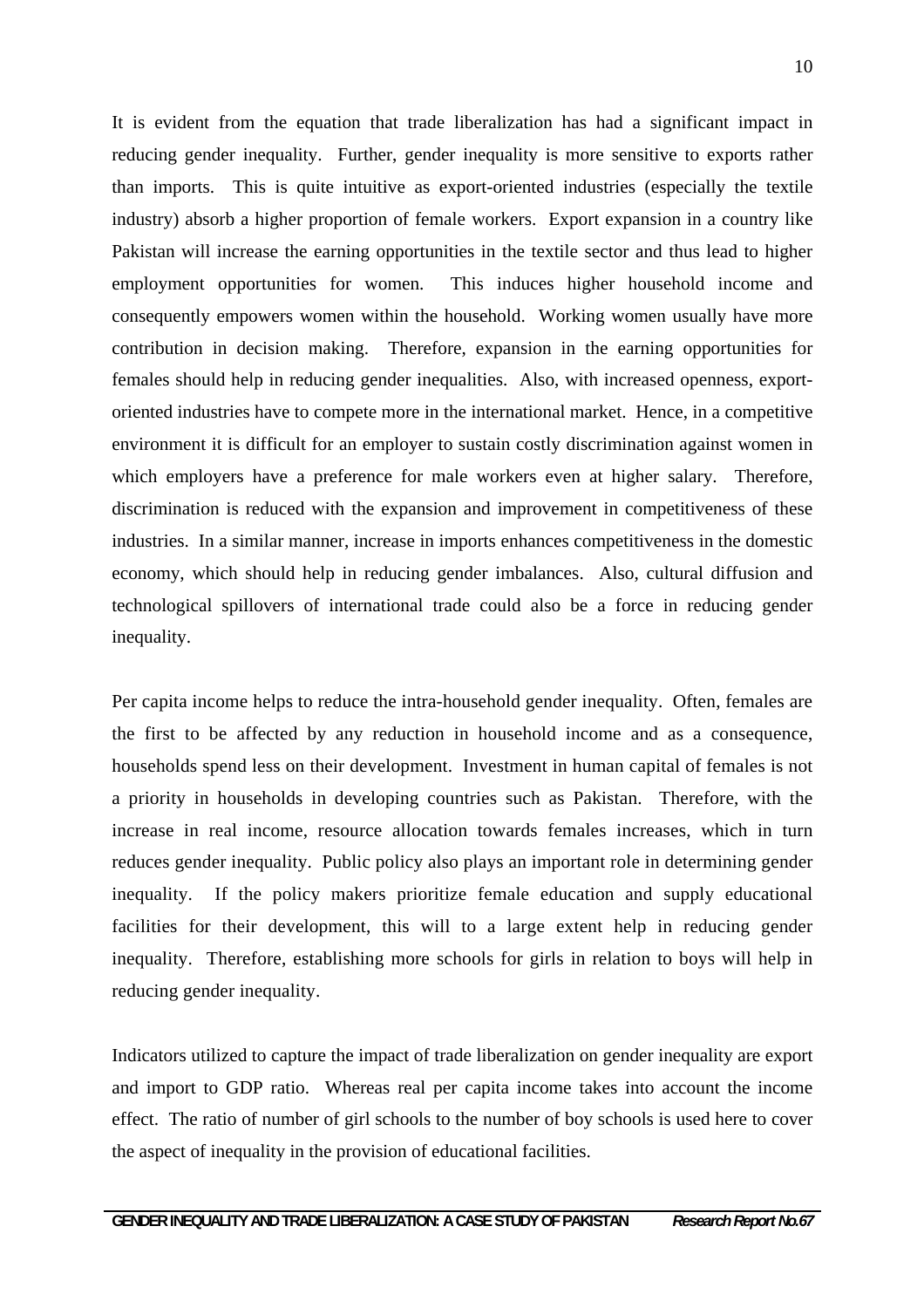

The contributions of the above-mentioned determinants individually to changes in gender inequality are analyzed in each five-year period since 1976 to 2005. The results are presented in Chart 3. On an annual average basis, overall gender inequality index decreased by 0.88 percent during 1976-80. Trade liberalization related variables such as exports-to-GDP ratio and imports-to-GDP ratio have contributed one third (0.30 percent) of this decline (0.88 percent). Both the variables, exports and imports-to-GDP ratio, of trade liberalization contributed 0.14 and 0.16 percent, respectively of the total decrease of 0.88 percent. Decline in imports-to-GDP ratio from 1981-85 to 1996-00 increased gender inequality. However, exports-to-GDP ratio helped in reducing gender inequality. Recently, during 2001-05, trade liberalization reduced the gender inequality by 1 percent

Not surprisingly, however, growth in real per capita income played an important role and contributed towards reducing gender inequality throughout the sample period. Another factor that caused an increase in gender inequality is the decline in ratio of the number of girl schools to the number of boy schools. Specifically, during 2001-05, the lack of educational institutions for girls as compared to boys increased the gender inequality by 0.52 percent.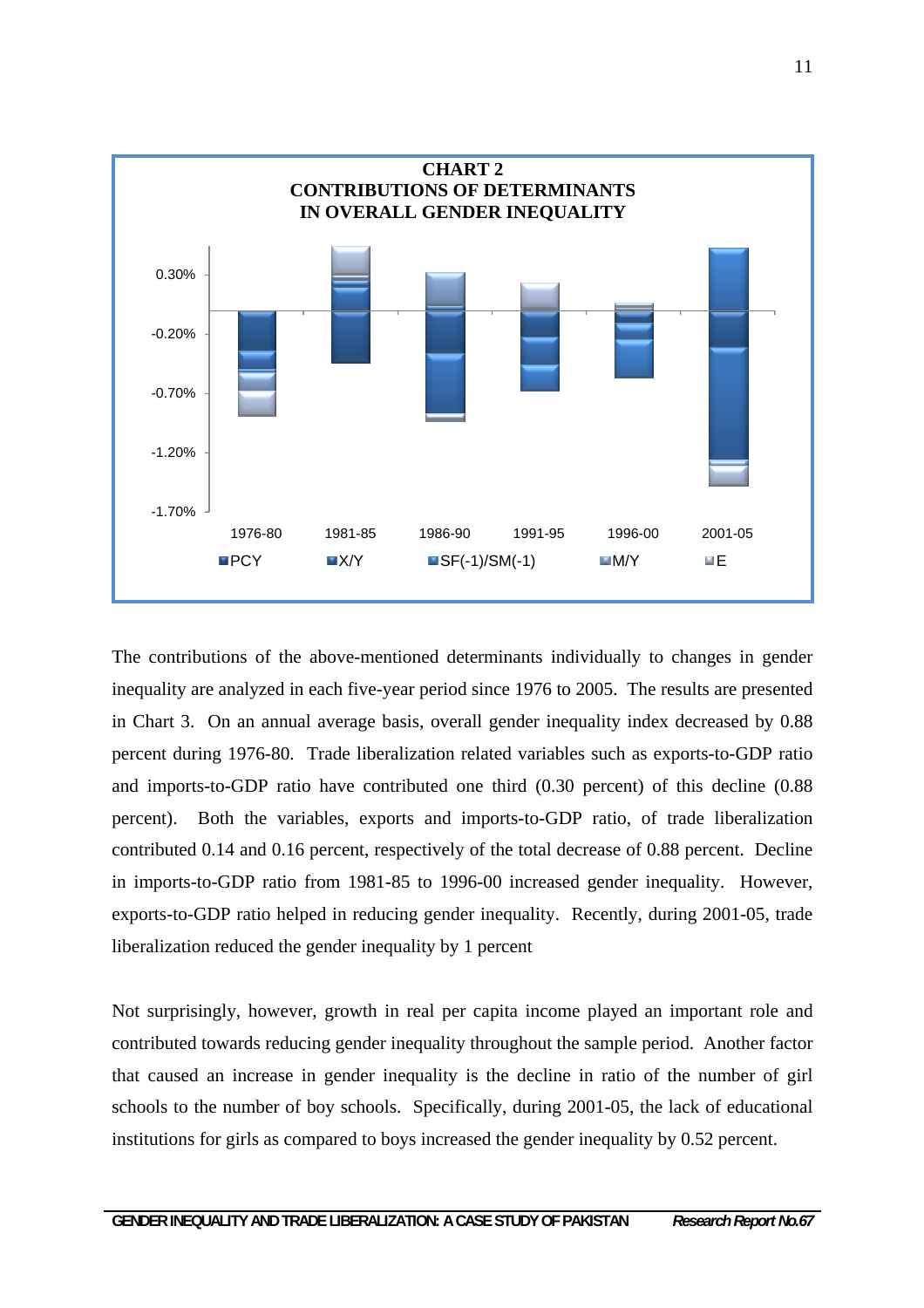#### *Gender Inequality in Labour Market*

The expected reduction of distortions in the commodity markets due to the process of trade liberalization would put pressure on entrepreneurs to employ additional units of labour, more on the basis of its marginal cost. Thus, increased competitiveness would be transferred into the factor markets. Therefore, trade liberalization should be able to bring increased competitiveness in the labour market and remove distortions and discrimination. The following equation supports this argument by demonstrating that trade liberalization has a significant impact in reducing gender inequality in the labour market as measured by differences in labour force participation rates of men and women:

$$
Log(LFPR) = 7.00-0.174Log(PCY)^* - 0.082\left(\frac{M}{Y}\right) - 0.852\left(\frac{X}{Y}\right)^{***} - 0.061\left(\frac{SF_{-1}}{SM_{-1}}\right)^{***}
$$
 (3)

*Gender inequality in the labour market is denoted by LFPR with all other variables as defined earlier.* 



The contribution of determinants in annual average growth of LFPR is computed and shown in Chart 3. Gender inequality in labour market improved at an annual average rate of 1.7 percent during 1976-80. Growth in real per capita income contributed -0.49 percent, changes in imports-to-GDP ratio contributed -0.16 percent, and changes in export-to-GDP ratio contributed -0.08 percent, while changes in proportion of girl schools to boy schools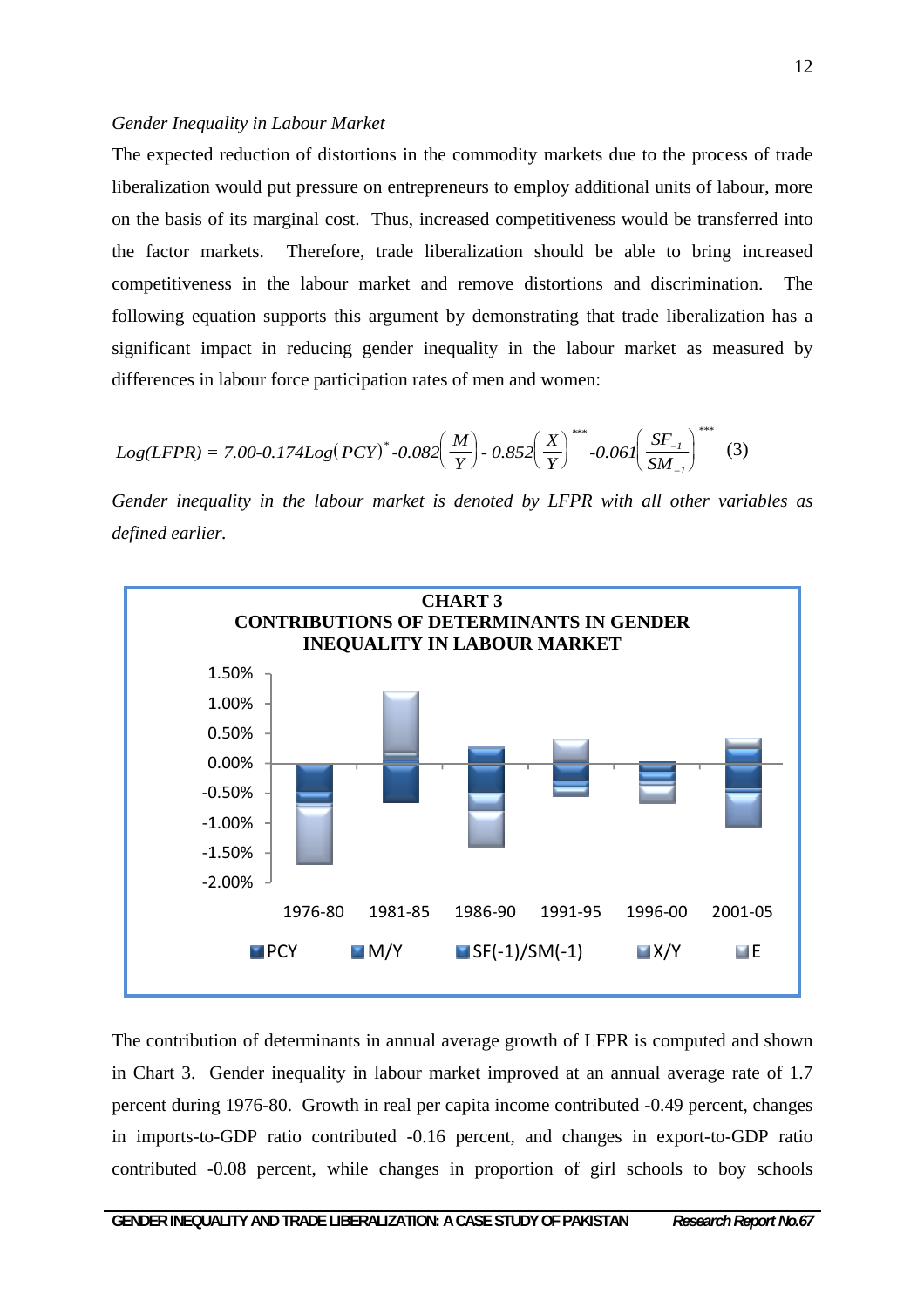contributed -0.02 percent, and unexplained variations contributed -0.93 percent to the overall reduction in gender inequality in labor force participation rates.

Positive growth in real per capita GDP during 1976-2005, has put pressure to reduce gender inequality in the labour market which is depicted in Chart 3. The decline in export-to-GDP ratio during 1981-85, however, has increased the gender inequality in the labour market. But recently, during the 2001-05 period, increase in share of export in GDP has contributed significantly towards reducing gender inequality in the labour market.

#### *Gender Inequality in Education Attainment*

There are many economic and non-economic factors that explain gender inequality in acquiring education. Since, low income groups have almost no resources to invest in human capital, therefore, there is no debate about allocation of resources between males and females to begin with. However, in the case of lower middle class groups, with fewer resources left over for human capital development, priority is usually given to male offspring. Therefore, it is expected that with the increase in income level, demand for education of girls should increase and growth in per capita income should reduce gender inequality in attainment of education. Lack of educational facilities for girls have a direct impact on gender inequality in education attainment and it creates supply bottlenecks as well. If fewer schools are built for girls and more are constructed for boys, then gender inequality in attaining education is the outcome of the discriminatory public policy. Therefore, ratio of schools for girls to boys is an important determinant in analyzing gender inequality in education. Another supply side factor that could explain gender inequality is the availability of number of female teachers per school. In most of the villages in Pakistan, girl schools are usually 'ghost schools' as they are there in terms of structure only<sup>3</sup>. The determinants of gender inequality in education attainment are shown in the Eq. 4, estimated below.

$$
Log(EDUIN) = 7.264 - 0.207 * Log(PCY) - 0.026 * \left(\frac{TF}{SF}\right) - 0.431 * \left(\frac{SF_{-1}}{SM_{-1}}\right)
$$
(4)

Growth in per capita income has enabled more households to provide education to females. Therefore, increase in per capita GDP played an important role in reducing gender inequality in attainment of education through the entire sample period (1973-05). Lagged ratio of girl

 $\overline{a}$ 

 $3$  Ghost school is a term to define a school where there is no staff and facilities except the building.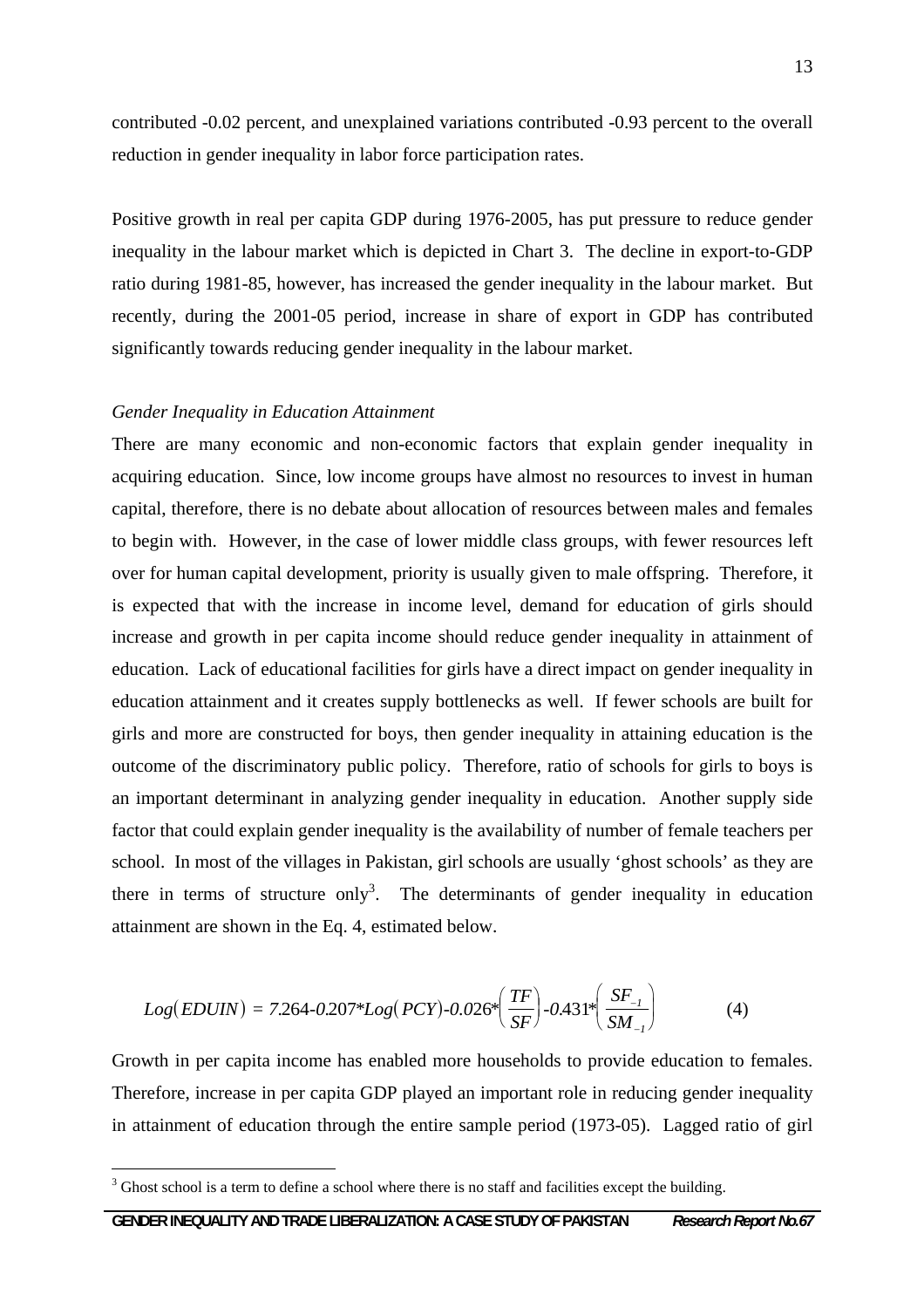schools to boy schools contributed towards reducing gender inequality in education attainment by 0.11, 0.71, and 1.06 percent during 1976-80, 1991-95, and 1996-00, respectively. However, decline lagged ratio of number of girl schools to number of boy schools during 1981-85, 1986-90 and 2001-05 increased inequality by 0.2, 0.19, and 1.8 percent, respectively. Decline in the number of female teachers relative to female schools during 1981-85, 1991-95, and 1996-00 has further aggravated the gender imbalance prevalent in Pakistan. However, the number of female teacher per girl school has reduced gender inequality massively during 2001-05. Supply side factors, per-school female teachers and ratio of girl schools to boy schools have remained quite important in explaining the variation in the inequality of educational attainment among girls and are quite representative of public policy priorities.



#### **VII CONCLUSIONS**

Discrimination against the female segment of society has gained much importance in the agenda of development institutions and donor agencies, and with good reason. Prevailing cultural, traditional and socio-economic rigidities in less developed societies create distortions that increase bias against females. This paper hypothesized that gender inequalities reduce or slow down with the increase in level of development and outward orientation of the less developed economies. This argument was investigated, using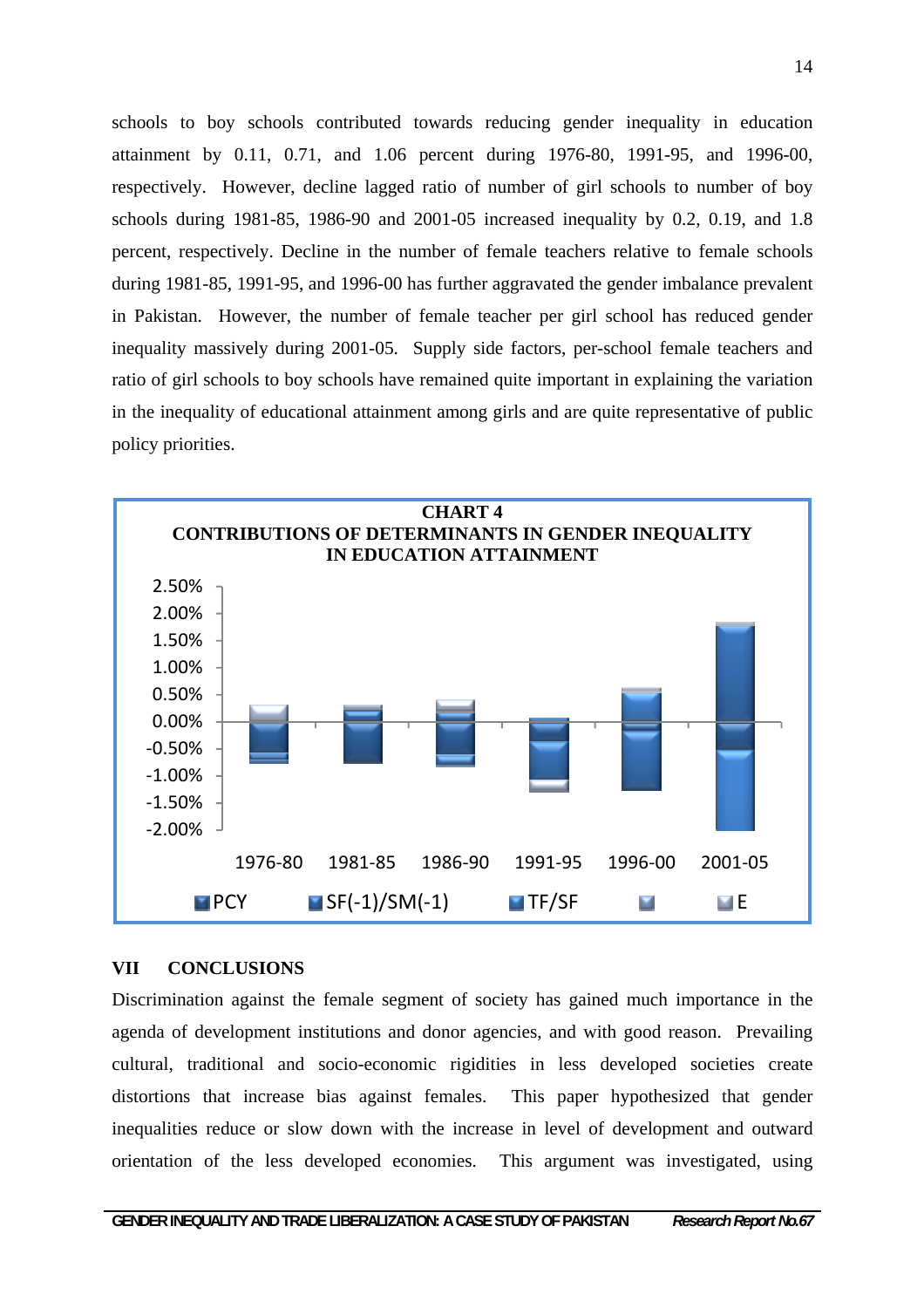Pakistan's data from 1973 to 2005. The constructed gender inequality index shows high degree of gender inequality in Pakistan. However, it has been falling quite significantly during the last 31 years. Empirical analysis has shown that variables related to trade liberalization, income and public policy have played an important role in explaining the changes of gender inequality.

The regression analysis illustrates that trade liberalization has a significant impact on reducing overall gender inequality, specifically in the labour market. However, gender inequality in education attainment is explained primarily by the imbalance present in the provision of education facilities. Changes in per capita income along with the ratios of girl and boy schools and the number of female teachers to the number of schools have also played a vital role in reducing the gender inequality in Pakistan.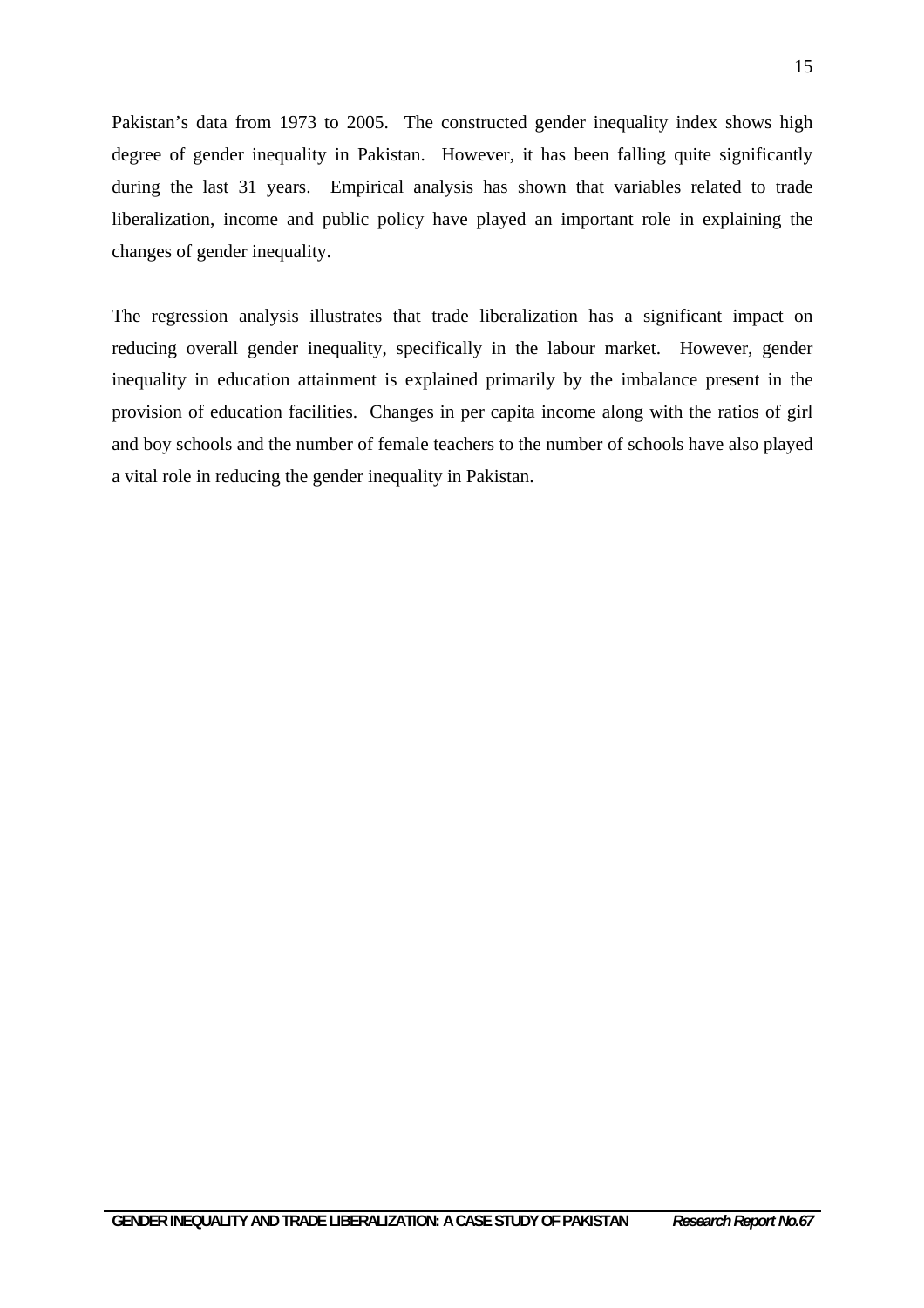# **REFERENCES**

- Aisha Ghaus-Pasha, and Abu Nasar, 1999, "Gender Inequality in Developing Countries: A Case Study of Pakistan," Research Report 24, SPDC.
- Amartya Sen, 1995, "Gender Inequality and Theories of Justice," Women, Culture, and Development: A Study of Women Capabilities, World Institute for Developing Economic Research.
- Augusto Lopez-Claros and Saadia Zahidi 2005, "Women's Empowerment: Measuring the Global Gender Gap," World Economic Forum 2005.
- Becker, Gary S. 1957, 1971, "The Economics of Discrimination," Chicago: The University of Chicago Press.
- Hafiz A. Pasha 1994, "Cost Effectiveness in Primary Education: A Study of Pakistan," Pakistan Development Review, 33(4), Part 2 Winter 1994, 1167-78.
- Jeemol Unni 2004, "Globalization and Securing Rights of Women Informal Workers in Asia," Journal of Human Development, Vol. 5, No.3, November 2004
- Marzia Fontana 2003, "The Gender Effects of Trade Liberalization in Developing Countries: A Review of the Literature," Discussion Paper 101, Department of Economics University of Sussex.
- Mariza Fontana and Yana van der Meulen Rodgers 2005, "Gender Dimensions in the Analysis of Macro-Poverty Linkages," Development Policy Review, 2005, 23(3): 333-349.
- Matthias Busse and Christian Spielmann 2005, "Gender Inequality and Trade," Discussion Paper 308, Hamburgisches Walt-Wirtschafts-Archiv (HWWA)
- Nilufer Cagatay and Korkuk Erturk 2004, "Gender and Globalization a Macroeconomic Perspective," Working Paper No. 19, Policy Integration Department World Commission on the Social Dimension of Globalization.
- Oostendorp, Remco. 2002, "Does Globalization Reduce the Gender Wage Gap", Economic and Social Institute, Free University of Amsterdam.
- Sandra E. Black, Elizabeth Brainerd, 2002, "Importing Equality? The Impact of Globalization on Gender Discrimination," Working Paper 9110, National Bureau of Economic Research (NBER)
- Seguino, Stephanie. 2000, "Gender Inequality and Economic Growth: A Cross-Country Analysis," World Development, Special Issue on Growth, Trade, Finance and Gender Inequality, July, 28(7): 1211-1230.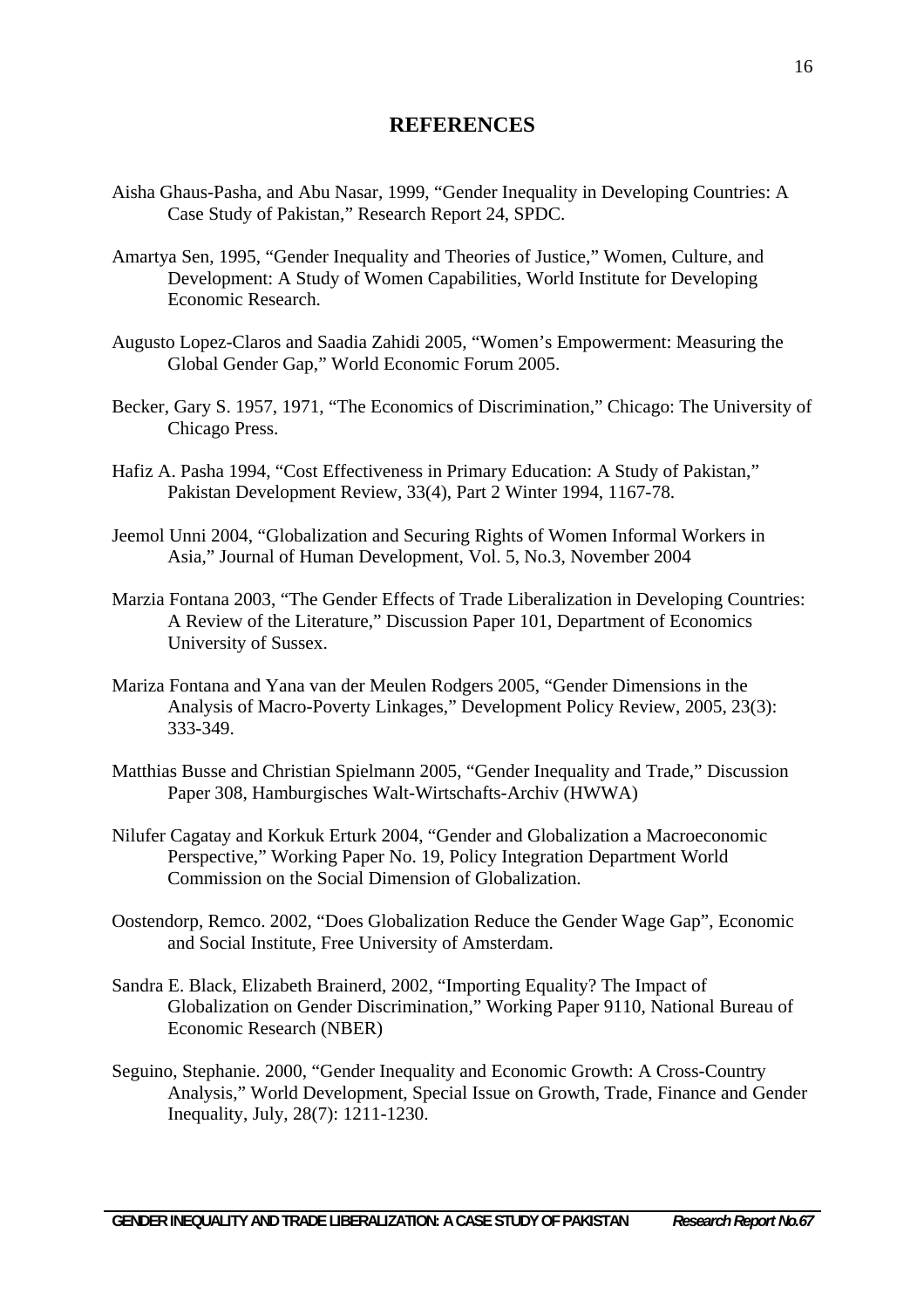- Tzannatos, Zafiris. 1999, "Women and Labour Market Changes in the Global Economy: Growth Helps, Inequalities Hurt and Public Policy Matters," World Development, March, 27(3), 551-69.
- United Nations Development Programme (UNDP), 1996, "Human Development Report 1996."
- Wood, Adrian. 1991, "North-South Trade and Female Labour in Manufacturing: An Asymmetry", Journal of Development Studies 27(2).